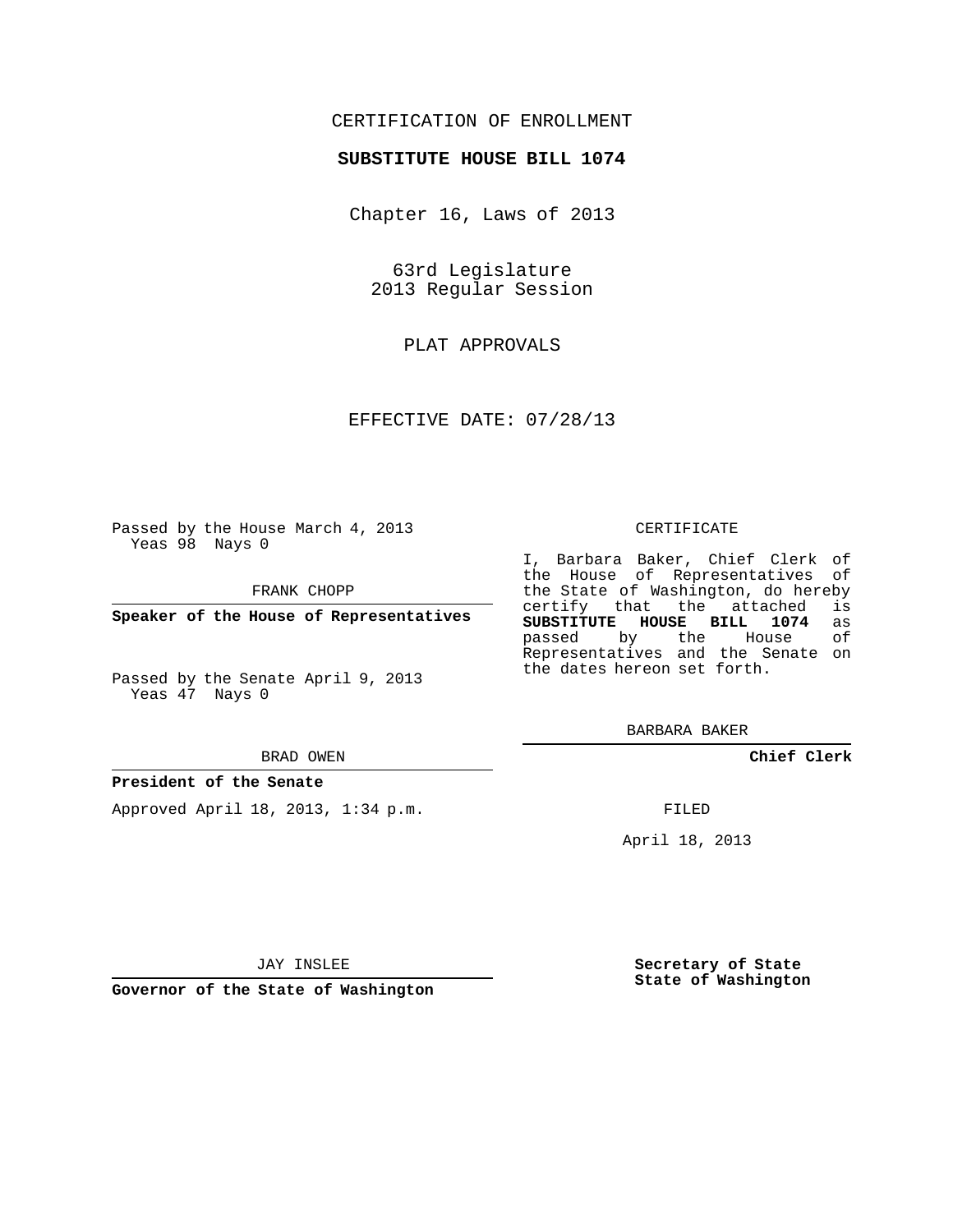# **SUBSTITUTE HOUSE BILL 1074** \_\_\_\_\_\_\_\_\_\_\_\_\_\_\_\_\_\_\_\_\_\_\_\_\_\_\_\_\_\_\_\_\_\_\_\_\_\_\_\_\_\_\_\_\_

\_\_\_\_\_\_\_\_\_\_\_\_\_\_\_\_\_\_\_\_\_\_\_\_\_\_\_\_\_\_\_\_\_\_\_\_\_\_\_\_\_\_\_\_\_

Passed Legislature - 2013 Regular Session

# **State of Washington 63rd Legislature 2013 Regular Session**

**By** House Local Government (originally sponsored by Representatives Angel, Takko, Buys, and Pike)

READ FIRST TIME 01/28/13.

 AN ACT Relating to requirements governing and associated with plat approvals; and amending RCW 58.17.140 and 58.17.170.

BE IT ENACTED BY THE LEGISLATURE OF THE STATE OF WASHINGTON:

 **Sec. 1.** RCW 58.17.140 and 2012 c 92 s 1 are each amended to read as follows:

 (1) Preliminary plats of any proposed subdivision and dedication shall be approved, disapproved, or returned to the applicant for modification or correction within ninety days from date of filing thereof unless the applicant consents to an extension of such time period or the ninety day limitation is extended to include up to twenty-one days as specified under RCW 58.17.095(3): PROVIDED, That if an environmental impact statement is required as provided in RCW 43.21C.030, the ninety day period shall not include the time spent preparing and circulating the environmental impact statement by the local government agency.

 (2) Final plats and short plats shall be approved, disapproved, or returned to the applicant within thirty days from the date of filing thereof, unless the applicant consents to an extension of such time period.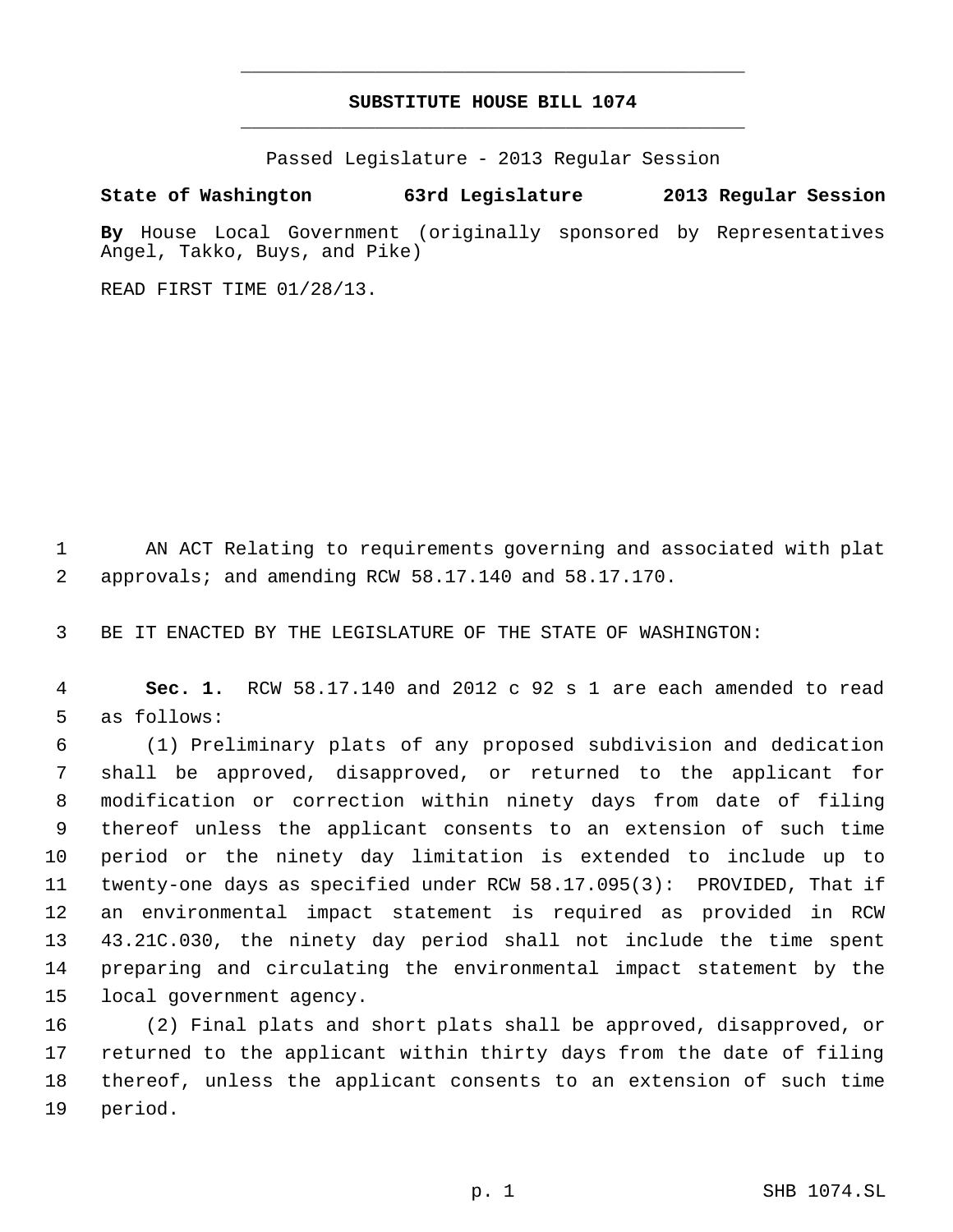(3)(a) Except as provided by (b) of this subsection, a final plat meeting all requirements of this chapter shall be submitted to the legislative body of the city, town, or county for approval within seven years of the date of preliminary plat approval if the date of preliminary plat approval is on or before December 31, 2014, and within five years of the date of preliminary plat approval if the date of preliminary plat approval is on or after January 1, 2015.

 (b) A final plat meeting all requirements of this chapter shall be 9 submitted to the legislative body of the city, town, or county for 10 approval within ((nine)) ten years of the date of preliminary plat 11 approval if the project is  $((within–city-limits<sub>r</sub>))$  not subject to 12 requirements adopted under chapter 90.58 RCW( $(\tau)$ ) and the date of preliminary plat approval is on or before December 31, 2007.

 (4) Nothing contained in this section shall act to prevent any city, town, or county from adopting by ordinance procedures which would allow extensions of time that may or may not contain additional or altered conditions and requirements.

 **Sec. 2.** RCW 58.17.170 and 2012 c 92 s 2 are each amended to read as follows:

 (1) When the legislative body of the city, town or county finds that the subdivision proposed for final plat approval conforms to all terms of the preliminary plat approval, and that said subdivision meets the requirements of this chapter, other applicable state laws, and any local ordinances adopted under this chapter which were in effect at the time of preliminary plat approval, it shall suitably inscribe and execute its written approval on the face of the plat. The original of said final plat shall be filed for record with the county auditor. One reproducible copy shall be furnished to the city, town or county engineer. One paper copy shall be filed with the county assessor. Paper copies shall be provided to such other agencies as may be required by ordinance.

 (2)(a) Except as provided by (b) of this subsection, any lots in a final plat filed for record shall be a valid land use notwithstanding any change in zoning laws for a period of seven years from the date of filing if the date of filing is on or before December 31, 2014, and for a period of five years from the date of filing if the date of filing is on or after January 1, 2015.